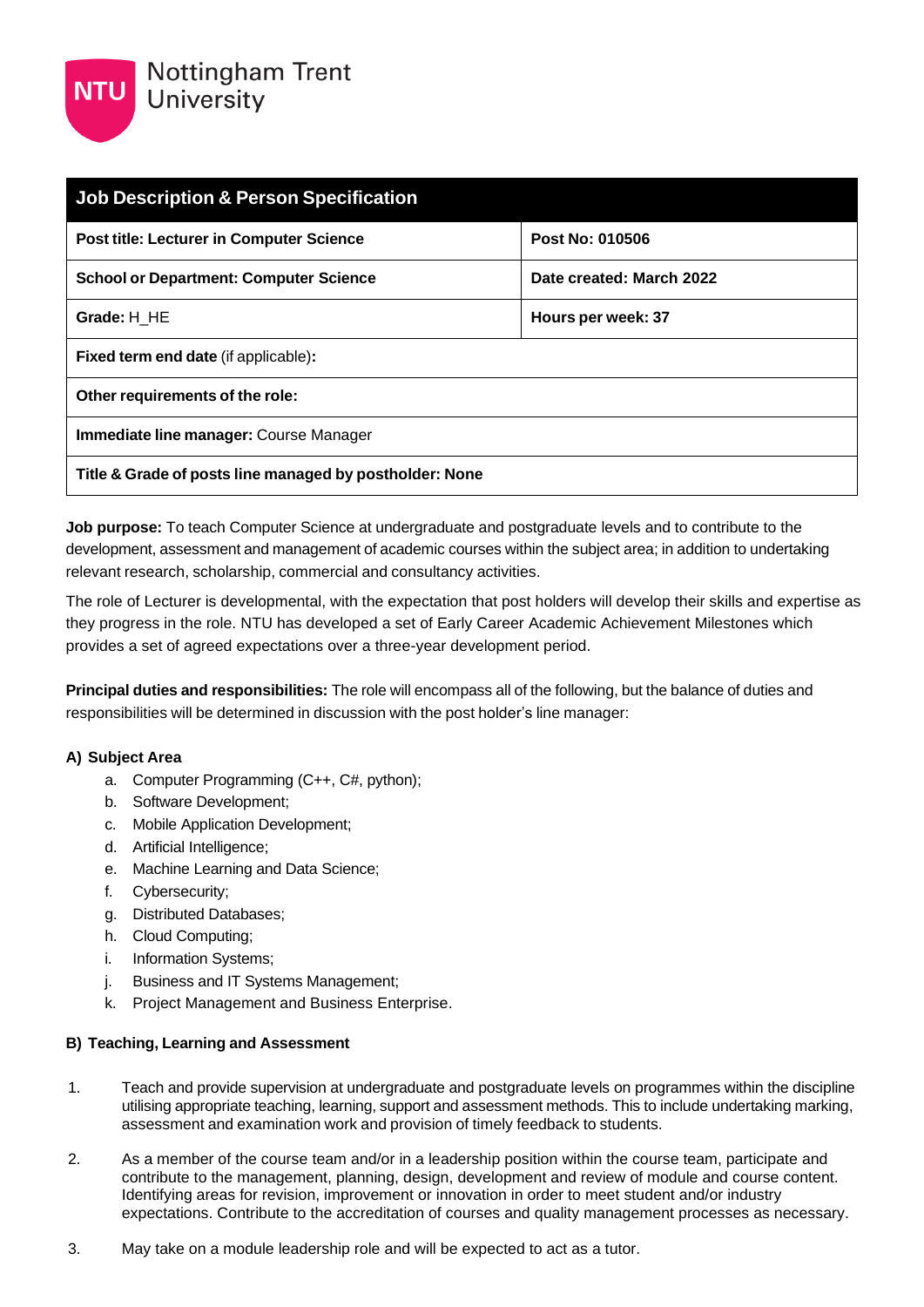- 4. Contribute to the effective and smooth running of the Department, including attending and contributing to group meetings, collaborate with colleagues to identify and respond to students' needs, participate and contribute to decisions on academic content
- 5. Responsibility for the delivery, leadership and assessment of own modules, including projects and dissertations.
- 6. Develop a range of approaches to teaching and learning which are innovative for the University and subject area which create interest, understanding and enthusiasm amongst students and reflect developing practice elsewhere, e.g. case studies. Gather evidence from staff and students in order to prepare reviews of academic activity. Collaborate with colleagues to identify and respond to students' needs.
- 7. Engage and contribute to individual or collaborative practice, research and/or scholarly project and activities, both internal and external to the University. Apply the knowledge acquired to inform module design and teaching delivery.
- 8. Identify sources of funding and contribute to the process of securing income for own or collaborative practice, research and/or scholarship activities as appropriate.
- 9. Build and develop relationships with national or international professional organisations within the subject field. This may involve links with professional bodies, e.g. re ongoing accreditation.
- 10. Liaise with national and/or international partners to ensure comparability of collaborative provision within the department.
- 11. Participate in the University's appraisal process. Ensure that knowledge of the relevant subject area is fully up to date by actively engaging in continuous professional development and scholarly activities appropriate to the post.
- 12. Responsible for the pastoral care and motivation of students, supporting them in learning difficulties, and on occasion personal difficulties, ensuring that appropriate internal or external specialist support for the latter is sought.
- 13. Prepare, organise and assist with student cultural visits, exhibitions, field trips and placements as appropriate and to attend all events, including Graduation days and open days, relevant to the courses taught by the post holder.
- 14. Work effectively with colleagues within the course team, department and School. Attendance at team meetings as required, and working cooperatively with Professional Services and technical team colleagues.
- 15. Undertake administrative duties appropriate to the post, including admissions, timetabling and adherance to University procedures.
- 16. Responsible for being aware of the risks in the work environment, and their potential impact on own work and that of others, including being aware of any relevant risk assessments in place and adherence to these and undertaking any relevant health and safety training.

**N.B.** The post-holder may be required to undertake any other duties which may reasonably be required as within the nature of the duties and responsibilities of the post as defined, subject to the proviso that normally any changes of a permanent nature shall be incorporated into the job description in specific terms.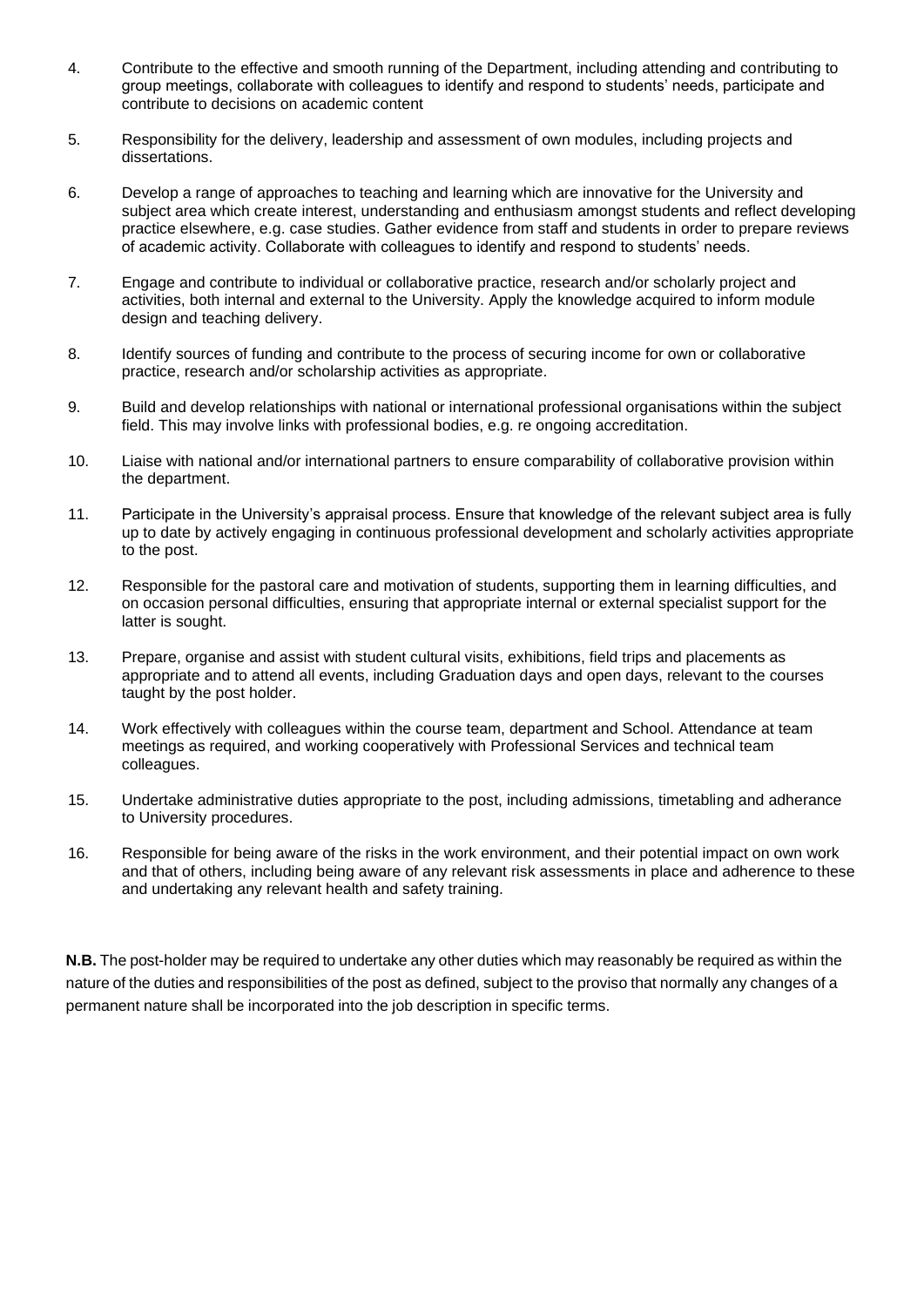| <b>Personal Attributes</b> |                                                                                                                                                                                                                                                                                                                                                                                                                                                                                                                                                                                                                                                                                                                                                                                                                                                                        |                                                                                                                                                                                                                     |  |
|----------------------------|------------------------------------------------------------------------------------------------------------------------------------------------------------------------------------------------------------------------------------------------------------------------------------------------------------------------------------------------------------------------------------------------------------------------------------------------------------------------------------------------------------------------------------------------------------------------------------------------------------------------------------------------------------------------------------------------------------------------------------------------------------------------------------------------------------------------------------------------------------------------|---------------------------------------------------------------------------------------------------------------------------------------------------------------------------------------------------------------------|--|
| <b>Attributes</b>          | <b>Essential</b>                                                                                                                                                                                                                                                                                                                                                                                                                                                                                                                                                                                                                                                                                                                                                                                                                                                       | <b>Desirable</b>                                                                                                                                                                                                    |  |
| Knowledge                  | Understanding of the major subject areas within<br>the Computer Science discipline.<br>An understanding of relevant contemporary<br>issues of particular significance for the future<br>development of the industry and profession.<br>Detailed knowledge of one or more of<br>the following specialisms to post-<br>graduate level and beyond:<br>Computer Programming (C++, C#, python);<br>$\bullet$<br>Software Development;<br>$\bullet$<br>Mobile Application Development;<br>$\bullet$<br>Artificial Intelligence;<br>$\bullet$<br>Machine Learning and Data Science;<br>$\bullet$<br>Cybersecurity;<br>$\bullet$<br><b>Distributed Databases;</b><br>$\bullet$<br>Cloud Computing;<br>$\bullet$<br>Information Systems;<br>$\bullet$<br>Business and IT Systems Management;<br>$\bullet$<br><b>Project Management and Business</b><br>$\bullet$<br>Enterprise. | Detailed knowledge of contemporary<br>teaching practices within Higher Education<br>$(HE)$ .<br>An understanding of the research context<br>and ethos of the field within the UK Higher<br><b>Education Sector.</b> |  |
| <b>Skills</b>              | Good interpersonal skills and an ability to<br>communicate complex ideas effectively to<br>students using a variety of teaching methods,<br>thereby enhancing the student experience<br>Excellent technical skills and fully conversant<br>with appropriate industry standard<br>software/professional practices.<br>Demonstrable ability to undertake scholarly<br>activity; and/or conduct research; and/or<br>undertake practice based enquiry in the<br>discipline<br>Good administrative, IT, analytical and<br>planning skills.                                                                                                                                                                                                                                                                                                                                  | Ability to generate research income from<br>contractual or research activity.                                                                                                                                       |  |
| <b>Experience</b>          | Higher Education teaching experience in a<br>relevant subject area(s), which includes a                                                                                                                                                                                                                                                                                                                                                                                                                                                                                                                                                                                                                                                                                                                                                                                | Experience of facilitating independent study.                                                                                                                                                                       |  |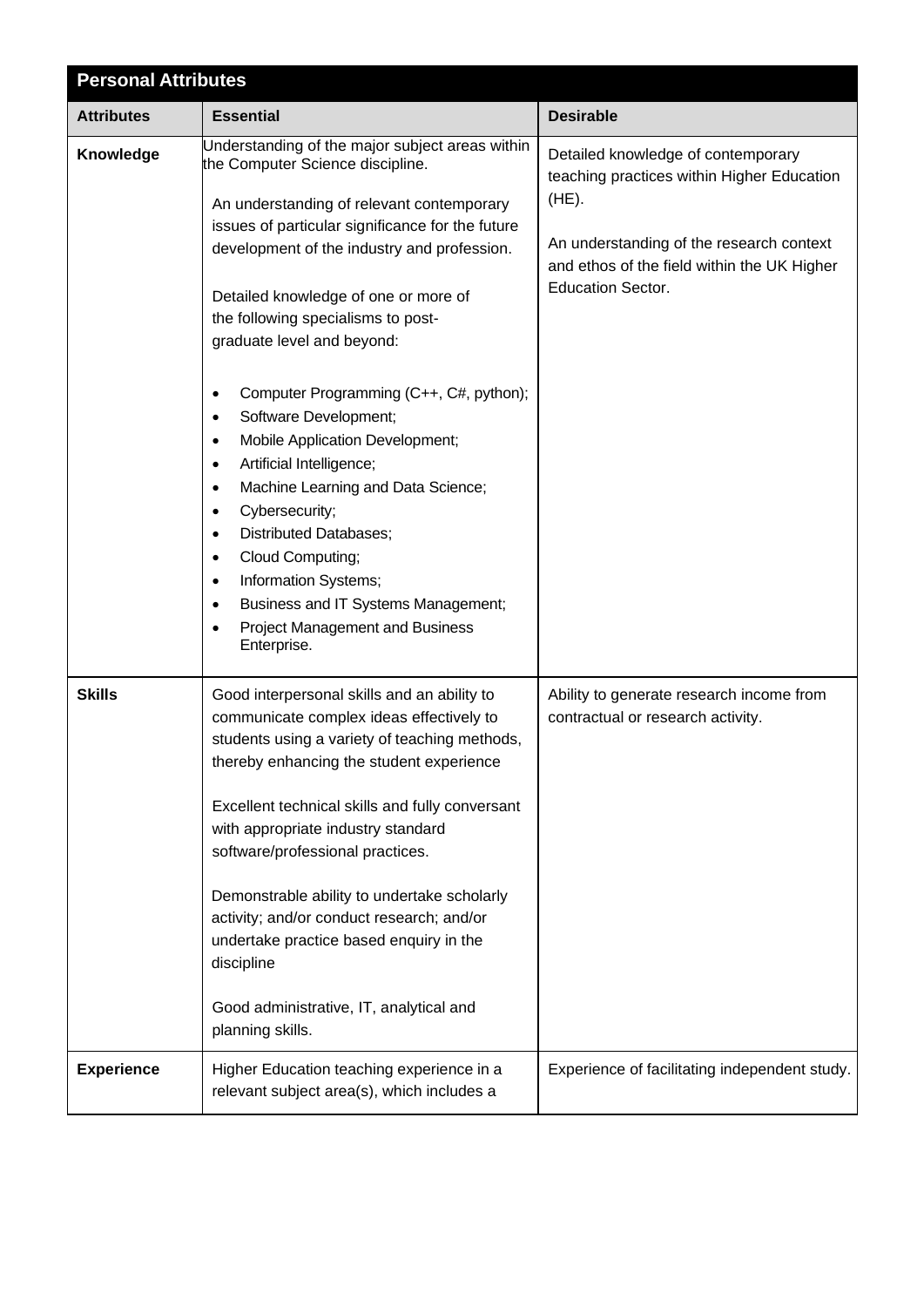|                       | range of teaching learning and assessment<br>methods.                                                                                                                                                                                                                                                                                                      | Relevant research or consultancy<br>experience.                                                                                                                                                                                                                                                                                                |
|-----------------------|------------------------------------------------------------------------------------------------------------------------------------------------------------------------------------------------------------------------------------------------------------------------------------------------------------------------------------------------------------|------------------------------------------------------------------------------------------------------------------------------------------------------------------------------------------------------------------------------------------------------------------------------------------------------------------------------------------------|
|                       | Experience of evaluating the effectiveness of<br>teaching and assessment methods.<br>Experience of academic administration and<br>organisational responsibilities, ideally within a<br><b>HE</b> environment                                                                                                                                               | Undertaking relevant research, scholarship<br>or practice and presenting results at<br>conferences/industry events and publishing<br>in journals.                                                                                                                                                                                              |
|                       | Proven experience of undertaking relevant<br>research, scholarship or practice activities and<br>projects and disseminating results in<br>appropriate outlets.                                                                                                                                                                                             |                                                                                                                                                                                                                                                                                                                                                |
| <b>Qualifications</b> | A degree in Computer Science or closely<br>related field.<br>Where not already held a commitment to<br>achieve Fellowship of the Higher Education<br>Academy (FHEA) and to complete either NTU's<br>Academic Professional Standard<br>Apprenticeship or the Postgraduate Certificate<br>in Academic Practice (PGCAP) within 3 years<br>of starting at NTU. | A PhD IN Computer Science or closely<br>related field. Significant experience in a<br>technically advanced or senior role(s) may<br>be considered in lieu of PhD.<br>Fellowship of the Higher Education<br>Academy (FHEA).<br>A Higher Education teaching<br>qualification such as a PGCHE or<br>PGCert in Academic Practice or<br>equivalent. |